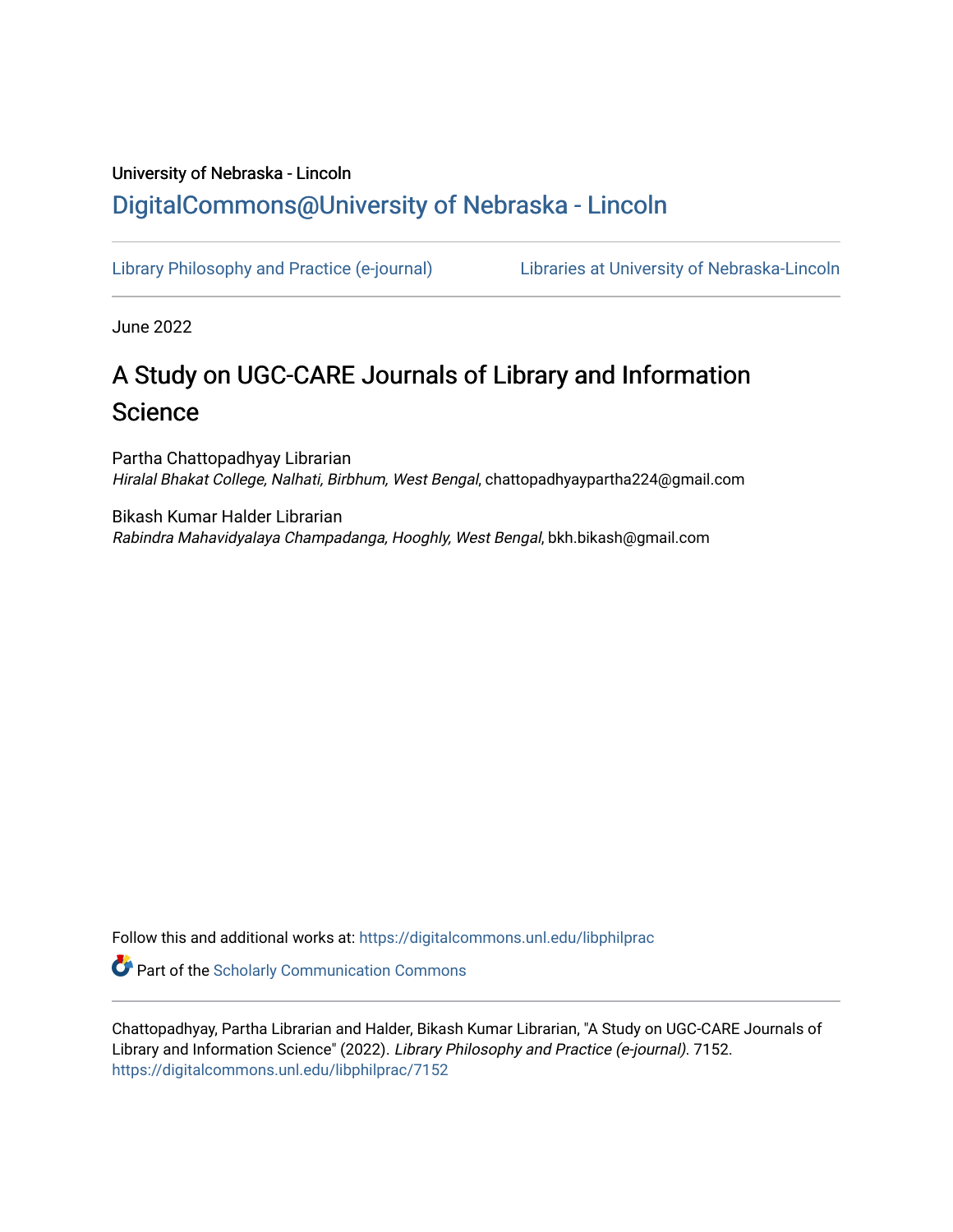## **A Study on UGC-CARE Journals of Library and Information Science**

Mr. Partha Chattopadhyay Librarian Hiralal Bhakat College Nalhati, Birbhum, West Bengal Email: [chattopadhyaypartha224@gmail.com](mailto:chattopadhyaypartha224@gmail.com) And Mr. Bikash Kumar Halder

Librarian Rabindra Mahavidyalaya Champadanga, Hooghly, West Bengal Email: [bkh.bikash@gmail.com](mailto:bkh.bikash@gmail.com)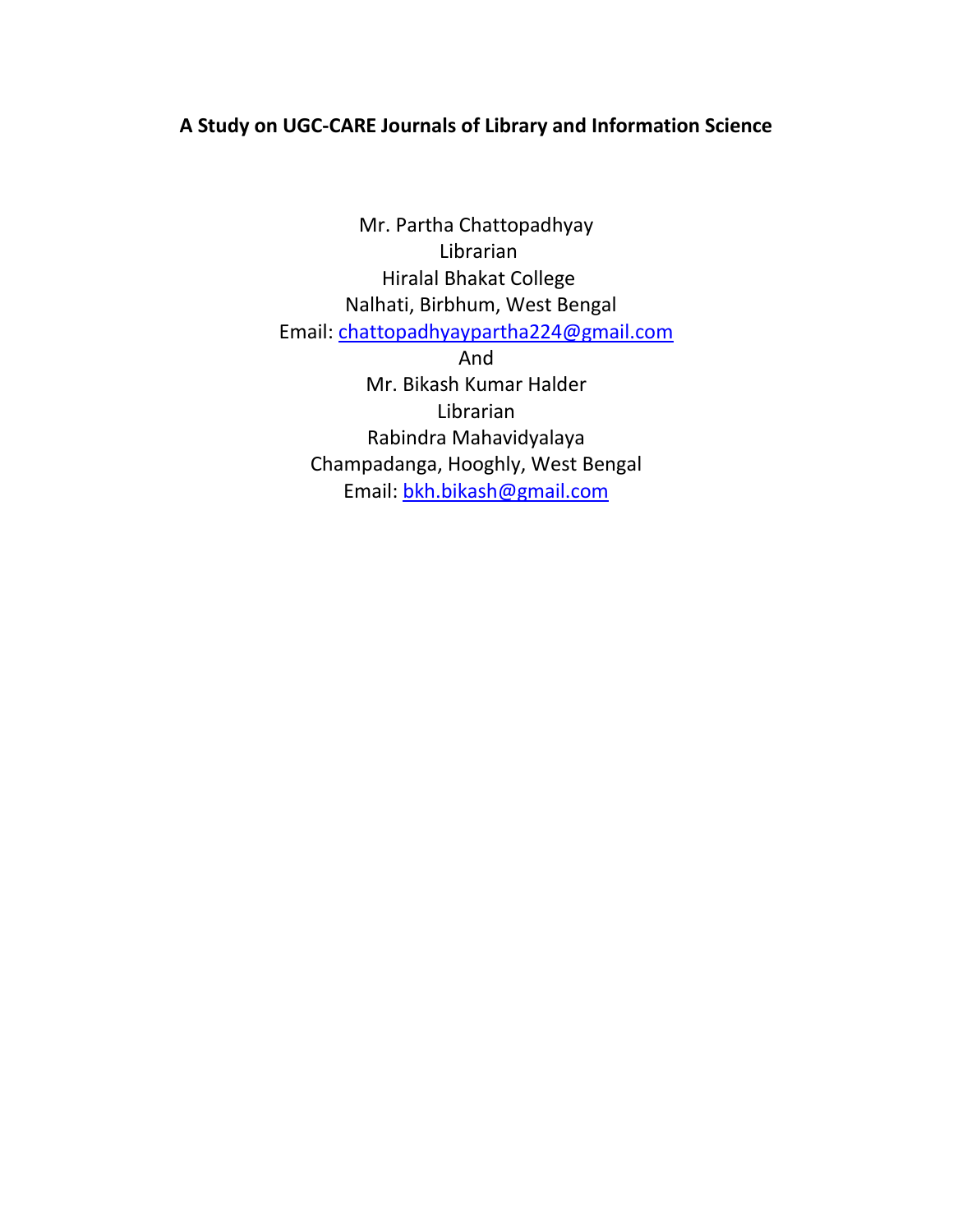## **A Study on UGC-CARE Journals of Library and Information Science**

**Abstract: -** The University Grants Commission has published the list of CARE journals of all disciplines such as Science, Social Science and Arts & Humanities. The subject Library & Information Science has also been included in the CARE list under Social Science stream. The study measures information statistically or mathematically. These CARE list of journals are analyzed from different perspectives by giving various tables highlighting different aspects of informetric measurement.

#### **Key words: - UGC-CARE Journal, Social Science, Library & Information Science**

**Introduction: -** The University Grants Commission to match global standards of high-quality research in all academic disciplines under its purview, announced the establishment of a dedicated Consortium for Academic and Research Ethics (CARE) by issuing a public notice on 28<sup>th</sup> November, 2018. The objectives of UGC- CARE are to promote quality research, academic integrity and publication ethics in Indian universities, to promote high quality publications in reputed journals that would help in achieving higher global rank, to develop an approach and methodology for identification of good quality journals to prevent publication in sub-standard journals to create and maintain "UGC- CARE Reference List of Quality Journals" for all academic purposes. There are various needs of UGC- CARE List. These are the credibility of research publications is extremely important because it represents the academic image of not just an individual but of the situation and the entire nation. The number of research articles published in reputed journals is one of the globally accepted indicators considered for various academic purposes such as institutional ranking, appointments, promotions of the faculty members, membership of academic communities, award of research degrees etc. The problem of substandard journals has become a cause of serious concern all over the world. The percentage of research articles published in poor quality journals is reported to be high, which has adversely affected its image. Publications in sub-standard journals reflect adversely leading to long-term academic damage of individual, institution and the nation. The scope of the UGC-CARE List is manifold. They are:

UGC-CARE has taken the responsibility of preparing "UGC-CARE Reference List of Quality Journals" (UGC- CARE List)

A list of Indian journals, especially from disciplines of Arts, Humanities, Languages, Culture and Indian Knowledge Systems is being prepared and updated quarterly (UGC CARE Group I).

The UGC- CARE List includes journals from all disciplines indexed in globally accepted databases, such as indexed in Scopus (Source List) or Web of Science (Arts and Humanities Citation Index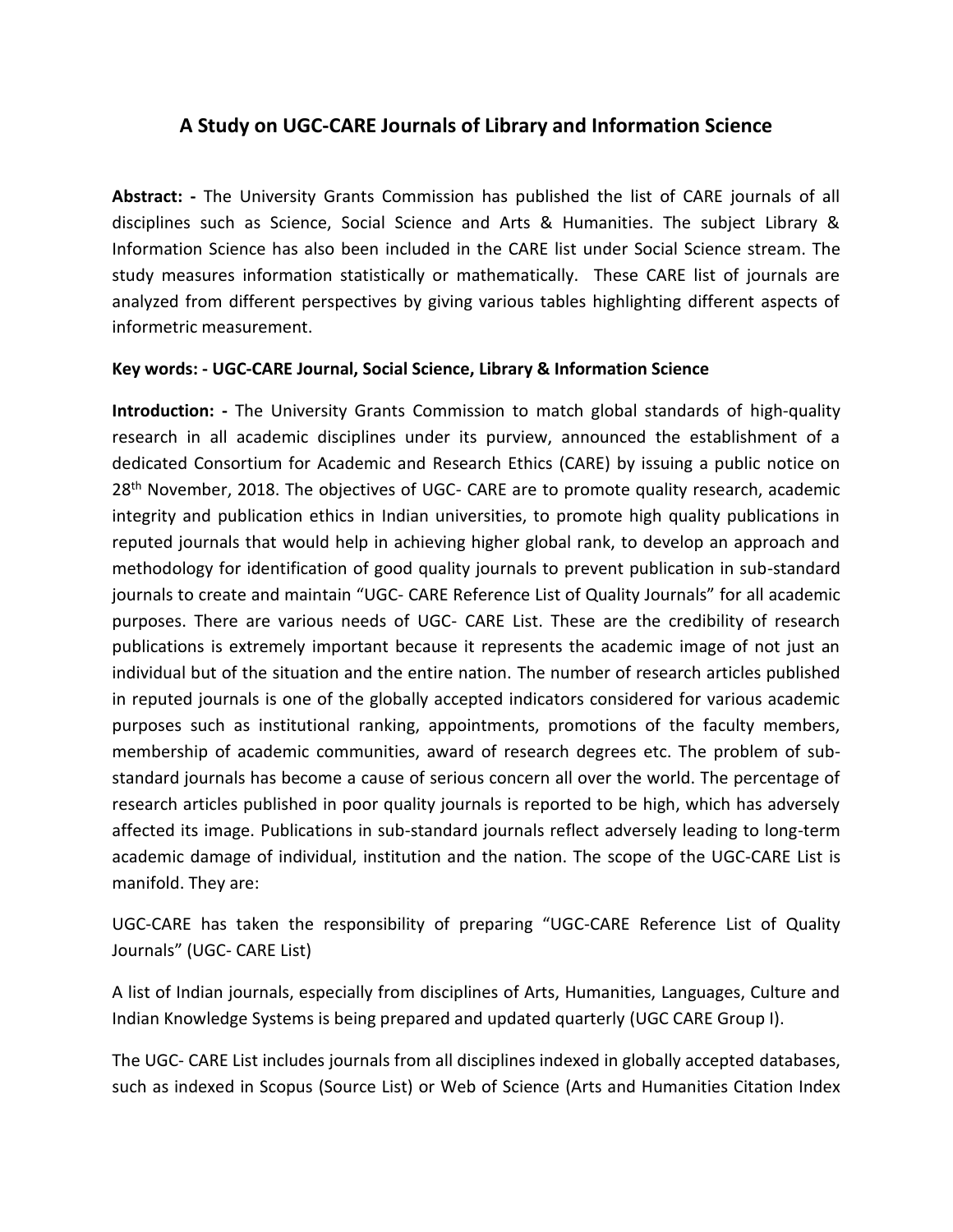Source Publication, Science Citation Index Expanded Source Publication, Social Science Citation Index Source Publication). These journals are to be considered for all academic purposes. Journals indexed in Scopus and/or Web of Science are part of UGC- CARE List Group II.

The organization of UGC- CARE is manifold. The UGC has formed the Empowered Committee (UGC- CARE EC) to supervise the functioning of UGC-CARE. This committee will govern the activities of UGC Cell for Journal Analysis at Savitribai Phule Pune University (SPPU), Pune. The UGC-CARE universities are Jawaharlal Nehru University, New Delhi (Northern Zone); The M.S. University of Borada, Vadodara; (Western Zone); University of Hyderabad (Southern Zone); Tezpur University, Assam (Eastern Zone). The UGC has established a "Cell for Journal Analysis" at SPPU, Pune at the Centre for Publication Ethics (CPE), Savitribai Phule Pune University (SPPU) to create and maintain the UGC-CARE List. INFLIBNET Centre, Gandhinagar is serving as a supporting agency. The UGC-CARE List now has only two groups. These are UGC-CARE List Group I: Journals found qualified through UGC-CARE protocols. UGC-CARE List Group II: Journals indexed in globally recognized databases. The UGC-CARE list is dynamic. It shall be updated quarterly i.e. on the first of January, April, July and October every year.

**Objectives: -** This paper is being prepared targeting the teachers, Library & Information Science Professionals, scholars, students and others who are interested to publish their research papers in the UGC CARE journals for their professional benefits. Through this paper the authors want to categories each and every journal according to their topics, frequency, publication policy etc. The interested professionals can choose any of them according to their topic and send their papers there for publication.

**Methodology: -** From the website of the University Grants Commission the current list of the UGC CARE journals in the field of Library and Information Science are found and according to that list the whereabouts of each and every journal is being consulted. The data are collected on and from 20.03.2022 to 31.03.2022. After a careful study, the details of the journals are being enumerated accompanied with the relevant informetric analysis thereon.

About the UGC-CARE Journal on LIS:

#### **1. Art Libraries Journal: -**

This journal is published on behalf of the Art Libraries Society (ARLIS), UK & Ireland, Cambridge University Press with frequency quarterly since 1976. Its publication language is German. It is the main international forum of the art library profession worldwide with contributions from key specialists in art librarianship and the management of visual resources and also from archivists and museum curators. It covers the role of art libraries today from the impact on art documentation of a changing research environment, the internet and digital technologies, to themed issues about artists, books, ephemera and online repositories. It has both print and e ISSN.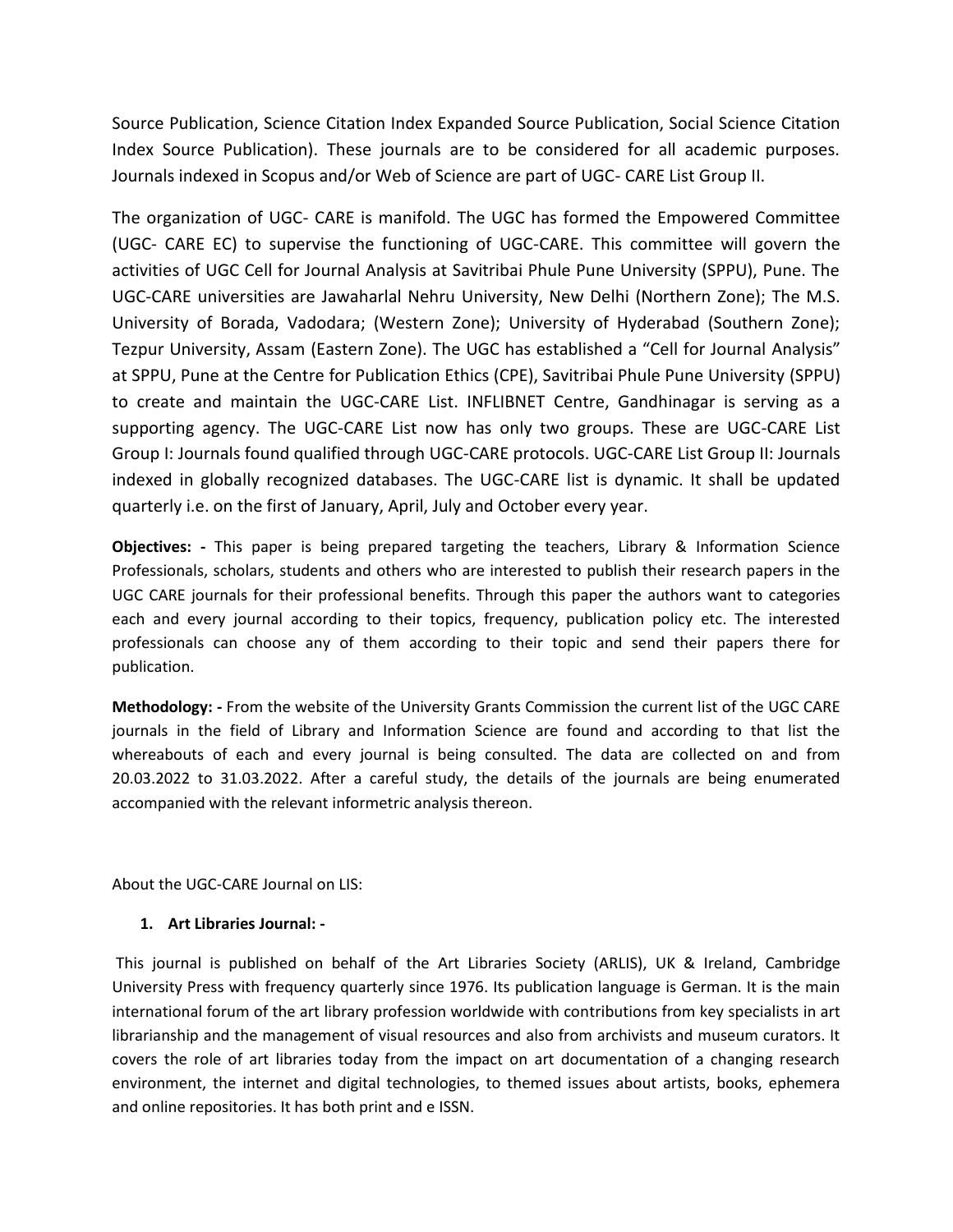### **2. Brahmavidya: The Adyar Library Bulletin: -**

This journal was started to publish quarterly in English language with having only print ISSN in the year 1937 by the Adyar Library and Research Centre, Madras. It was established as a leading publication in Sanskrit and Indological studies. It presents studies on Religion, Philosophy and various aspects of Sanskrit and other oriental literature as well as ancient text and translations by the Adyar Library and Research Centre. It aims to promote understanding among peoples of the world through knowledge of the higher aspects of their respective cultures.

## **3. Catholic Library World: -**

The Catholic Library World includes articles that are relevant and authoritative, practical with real world examples, written by experts professionally supportive and peer reviewed. It is the official journal of the Catholic Library Association. It is being published thrice in a year e.g. March, September and December. It has only printed ISSN and no E ISSN. Its place of publication is Vatican City, Rome.

## 4. **Citaliste: The Scientific Journal on Theory & Practice of Librarianship**: -

This journal is dedicated for development and fostering scientific researches in the areas such as library history, cultural, communicational and educational functions of librarianship, sociology of the book and reading, information literacy, knowledge organization, bibliography, library management and management of library information system as well as information and media technologies in the context of development of libraries. This journal makes efforts to contribute for strengthening librarianship as a Science in Serbia. This journal publishes original scientific papers, articles on scientific and professional meetings as well as peer reviews of new and recently published books and periodicals related to Library & Information Science. It is an open access electronic journal. It publishes contributions in Serbian and English, with abstracts or summaries in English. It may also give in another foreign language beside English. It is published semi-annually in May and November. Digital copies of this journal are archived in the Digital Repository of the National Library of Serbia. It has only print ISSN but no E ISSN.

## **5. College Libraries: -**

The College Libraries is a peer reviewed quarterly journal of West Bengal College Librarians' Association inviting papers from library and information science professionals on research or practical experience in the field or case study. Articles will be reviewed properly. It has only printed ISSN and no E ISSN. The place of publication of this journal is also Kolkata, West Bengal.

## **6. Georgia Library Quarterly: -**

This journal is a referred and open access journal focusing on Library & Information Science. It primarily features news and information of interest to Georgia librarians, but articles of state wide or general interest in the field of librarianship are also considered for inclusion. The journal is published on a quarterly basis from Georgia. Issues from 20007 to present may be found online.

## **7. IASLIC Bulletin: -**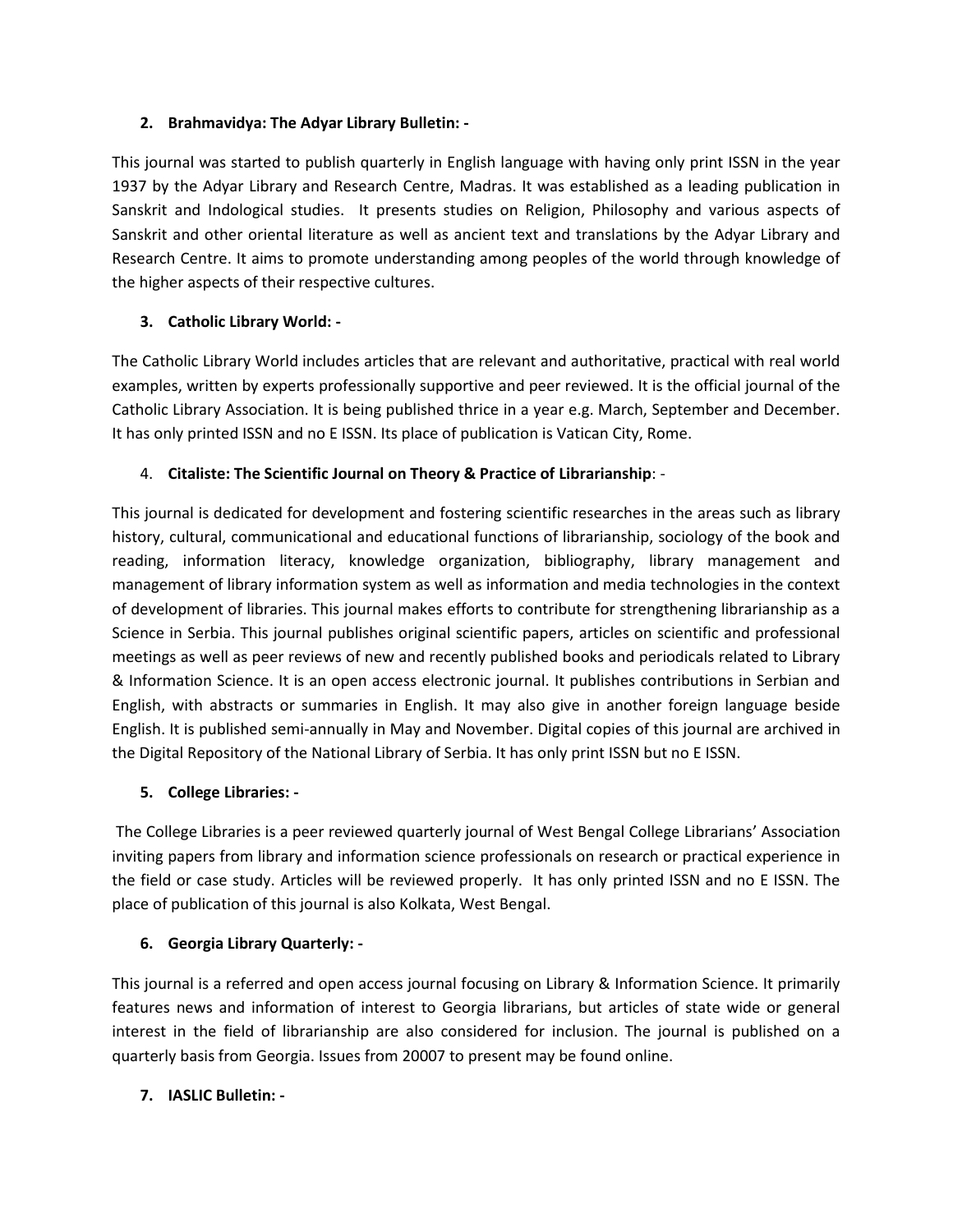The IASLIC Bulletin, a peer-reviewed journal, is an official organ of the Indian Association of Special Libraries & Information Centres and is devoted to the advancement and dissemination of the fundamental and applied knowledge of Library & Information Science in an accessible form to professional colleagues who have a common interest in the field in this country and abroad. It was established and first published in 1956. The bulletin is issued quarterly; new volume begins with the March number each year. IASLIC Bulletin is abstracted and indexed in Indian Science Abstracts; Guide to Indian Periodical Literature; Library & Information Science Abstract; INSPEC. It has only printed ISSN and no E ISSN. Its place of publication is Kolkata, West Bengal.

#### **8. International Journal of Information Retrieval Research (IJIRR): -**

The International Journal of Information Retrieval Research publishes original, innovative and creative research in the retrieval of information. Its coverage are advanced software development related information retrieval issues, classification, clustering approach, content and context awareness, filtering system, index techniques, information mining, information retrieval in cloud computing issues, knowledge mining, link analysis, machine learning on documents, metadata and XML retrieval, mobile computing, multimedia retrieval, query languages and optimization retrieval architecture, retrieval strategies, system evaluation, search algorithms, search engine, text mining, web mining, taxonomy theory and applications etc. This journal was converted to full gold open access on January 1, 2022. It is indexed in Web of Science, INSPEC and more 17 indices. It was established in the year 2011. Its Name of publisher is IGI Global and place of publication is UK. The frequency of this journal is quarterly. It has both print as well as E ISSN.

## **9. Journal of Indian Library Association (JILA): -**

The Journal of Indian Library Association (JILA) is an official organ of Indian Library Association (ILA), New Delhi. This journal covers all different aspects of Library & Information Science. The JILA as an official organ of ILA started since 1965. The journal is issued as a quarterly publication. JILA is a peer reviewed journal that publishes the high-quality research articles on the subject. It has only printed ISSN and no E ISSN.

## **10. Journal of Library and Information Studies; National Taiwan University: -**

Journal of Library and Information Studies is an open access international journal. It is published twice a year by the Department of Library & Information Science, National Taiwan University. As a researchoriented journal, JLIS publishes solid and sound empirical study reports and literature review articles in the areas of library science, information science, computer science, bibliography, documentation, archives, instructional technologies and other related fields. It was formerly known as the National Taiwan University Journal of Library Science. It was first published in 1967 and was the first scholarly journal for library science research in Taiwan. The journal was renamed in 1999 in order to represent the expanding scope and diverse intervals in the current library and information communities. Today JLIS adopts double- blind peer- reviewed in its evaluation of all received manuscripts. It is considered as one of the best LIS scholarly journals in the Chinese speaking world. In 2008 journal ranking by the Department of Humanities and Social Sciences of the National Science Council, JLIS was ranked as a first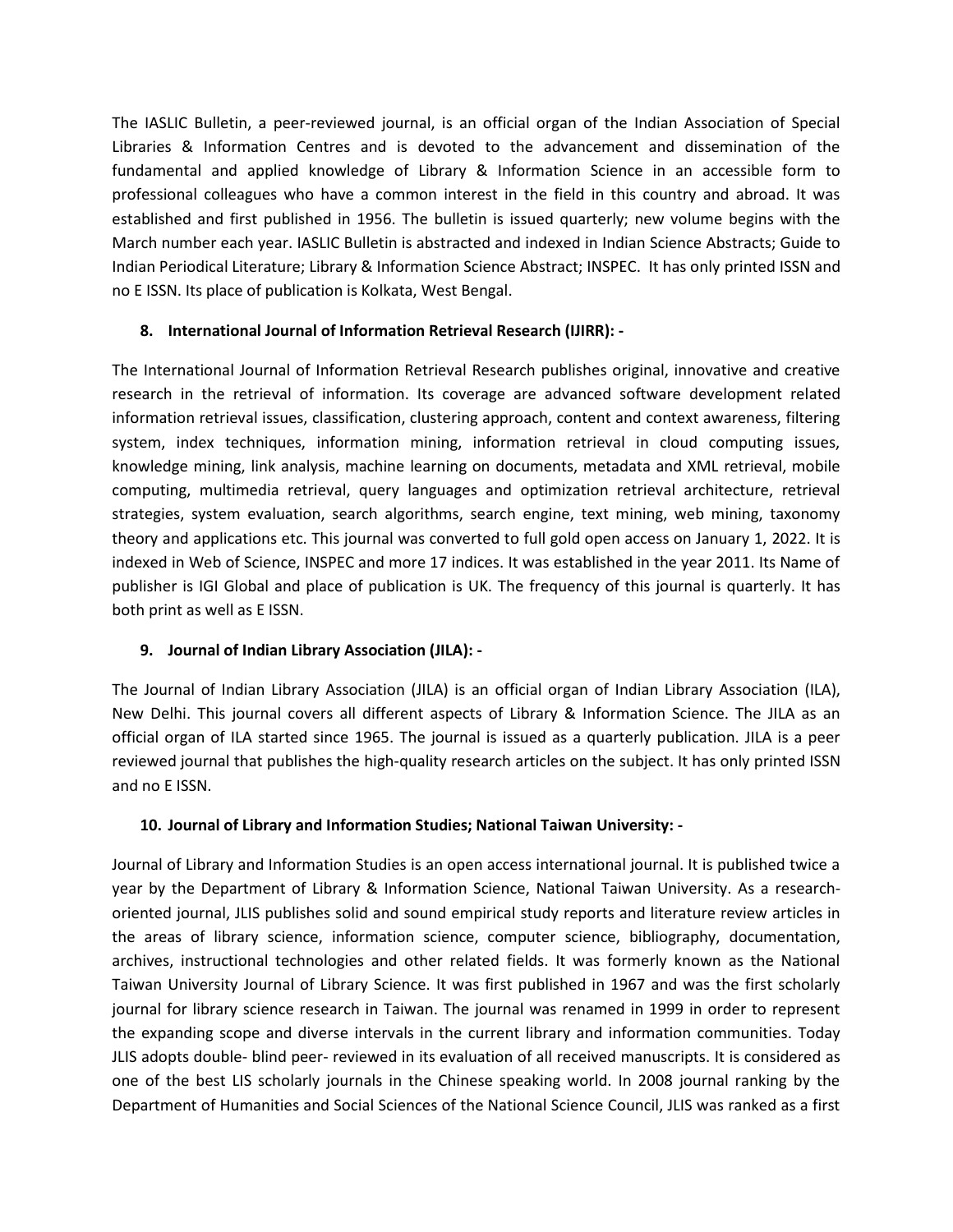class LIS journal. In 1997it began to make its content freely available via the internet. It follows the Budapest Open Access Initiative (BOAI). Now this journal is published simultaneously both in print and electronic format for permanent preservation and public access. It is currently indexed in the following Indexing services and content aggregators: -

- Scopus
- Web of Science
- Directory of Open Access Journals
- Library, Information Science & Technology Abstracts (LISTA)
- National Taiwan University Journal Database
- Taiwan Citation Index Humanities and Social Sciences
- Index to Taiwan Periodical Literature System (in Chinese)
- Chinese Electronic Periodicals Service (CEPS)
- HyRead (In Chinese)

Its frequency is half yearly and place of publication is Taiwan, China. It has only printed ISSN and no E ISSN.

#### **11. Journal of the Canadian Health Libraries Association: -**

The Journal of the Canadian Health Libraries Association, formerly known as Bibliotheca Medica Canadiana (BMC) is a triannual, peer- reviewed publication dedicated to providing a voice for issues and interests shared by Canadian Health Science Librarians and Health Libraries. Submissions on a wide range of topics will be considered.

• Racial injustice and topics of equity, diversity and inclusion pertaining to health sciences librarianship.

- Health information and library services
- Health system integration, health information networks etc.
- Consumer health information services
- Provincial health information networks—role of librarians, role of customer health information
- Evidence-based medicine/practice, evidence- based librarianship
- New and changing roles of librarians, digital libraries, intranet information delivery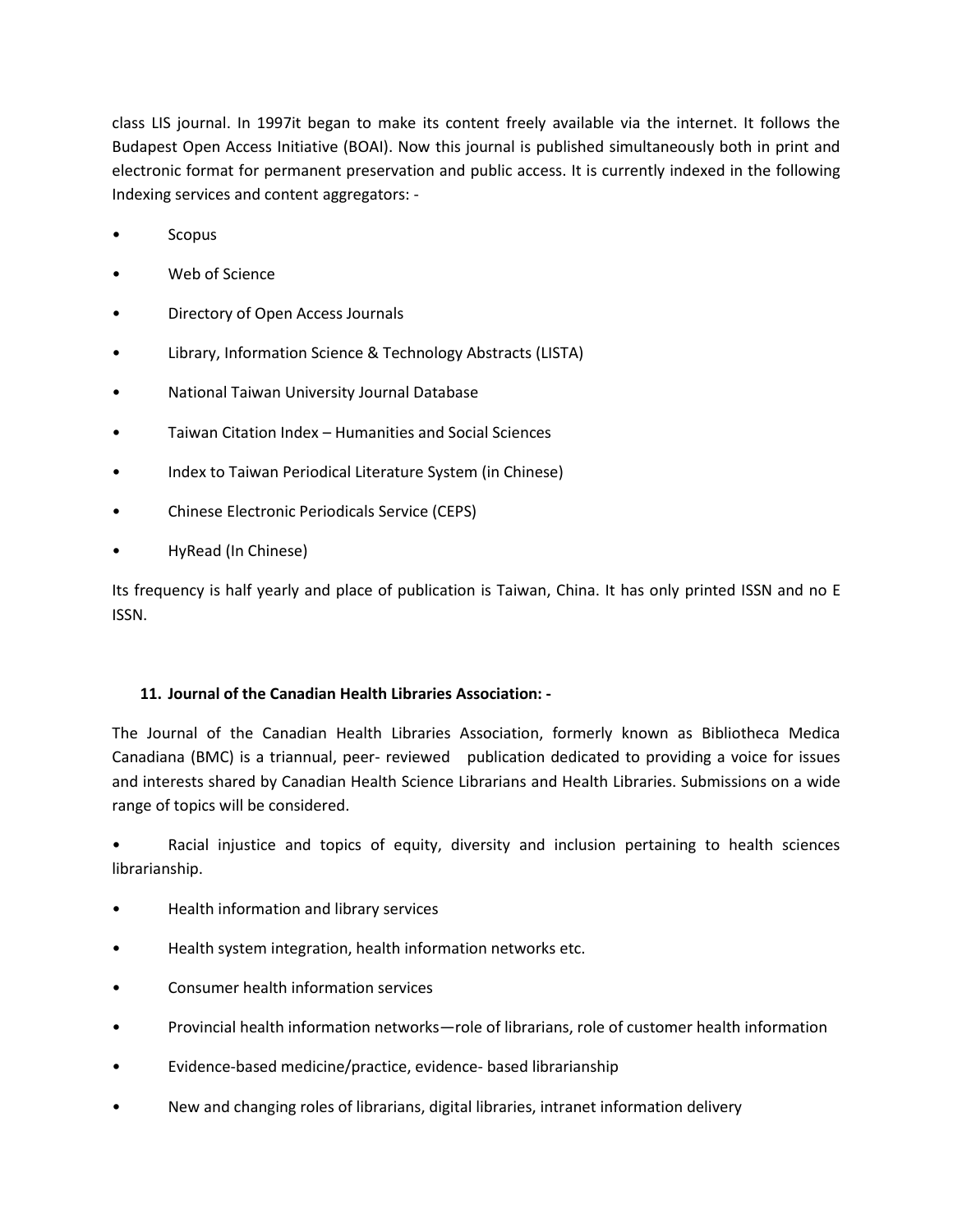- Distance services
- Library management, consortia, partnerships, collaboration with other sectors
- Databases, apps and other information products

• Accreditation, management and mentoring education (continuing education, health sciences, curricula of library schools etc.)

- Grants (identifying, writing and obtaining)
- Working in remote and rural environments
- Emerging technologies and social media as they pertain to library
- Health literacy

It is published from Canada. It has only printed ISSN and no E ISSN.

#### **12. Journal of University Librarians Association of Sri Lanka: -**

The Journal of University Librarians Association provides a forum for the publication of research and development done by University Library professionals and opens the doorways to explore the current topics related specifically to University library profession. The full text articles are available. It is a double-blind, peer- reviewed, biannual journal of University Librarians' Association, Sri Lanka. It is now indexed in EBSCO and LISA. The frequency of this journal is biannual. It has only printed ISSN and no E ISSN.

#### **13. Knowledge Quest: -**

Knowledge Quest is devoted to offer substantive information to assist building-level school librarians, supervisors, library educators and other decision makers concerned with the developments of school libraries and school library services. Articles address the integration of theory and practice in school librarianship and new developments in education, learning theory and relevant disciplines. It is published bimonthly September to June by the American Association of School Librarians, a division of the American Library Association. It has only printed ISSN and no E ISSN.

#### **14. Library Herald: -**

The Library Herald publishes peer- reviewed original contributions in the field of Library & Information Science. It also incorporates research reports and includes reviews of important Indian and foreign publications. Special issues on various aspects of Library & Information Science are also published from time to time. It is published quarterly in March, June, September and December every year. This journal is being published from Delhi Library Association, Delhi. It has both print & E ISSN.

#### **15. New Review of Children's Literature and Librarianship: -**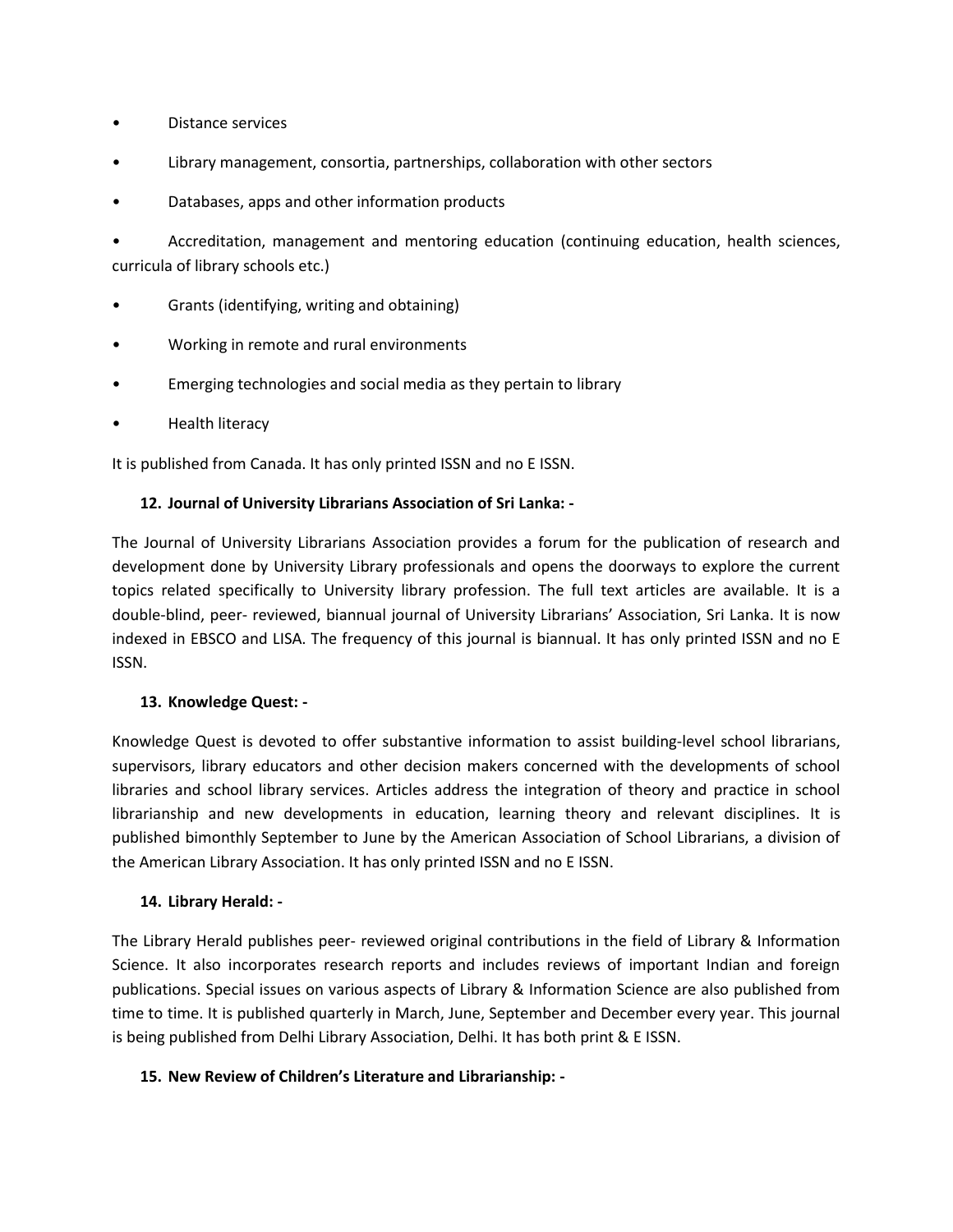This journal covers the following topics such as

- The management of library services to children adolescent
- Education issues affecting library services
- User education and promotion of services
- Staff education and training
- Collection development and management
- Critical assessments of children's and adolescent literature
- Book and media selection
- Research in literature and library services for children and adolescents

The journal is being published biannually from Taylor & Francis, Philadelphia, USA. It has both print & E ISSN.

#### **16. RBU Journal of Library & Information Science: -**

The RBU Journal of Library & Information Science is a scholarly communication for education, research and development of the Library & Information Science field. It is published annually from the Department of Library & Information Science, Rabindra Bharati University, Kolkata in print format only. The first volume was published in 1997. It received ISSN in the 5th volume in the year 2001. From its' 17th volume published in the year 2015 the journal become peer- reviewed by the eminent experts across the country. Presently, its 22nd volume has published. t has only printed ISSN and no E ISSN.

#### **17. South African Journal of Libraries and Information Science: -**

The South African Journal of Libraries & Information Science, SAJIS, has, since 2002, VOl.68 (1) been published as the official research journal of the Library & Information Association of South Africa (LIASA). It was established in 1997, supported by an overwhelming majority of members of the LIS associations that had accommodated the interests of the South African Library & Information Science sector. It is now published twice a year from South Africa. It has both print & E ISSN.

#### **18. SRELS Journal of Information Management: -**

The SRELS Journal of Information Management was founded in 1964 by Dr. S.R. Ranganathan and was known as 'Library Science with a slant to Documentation and Information Studies from volume 25 in 1988 and then to 'SRELS Journal of Information Management' from vol. 37 in 2000. This journal is peerreviewed and publishes scholarly as well as articles of practical use in the field of Library & Information Science and services. It aims to improve the library and information services in India, to train library and information service personnel to promote the provision of efficient library and information services to apply research results of library and information studies. It is published bimonthly (February, April, June,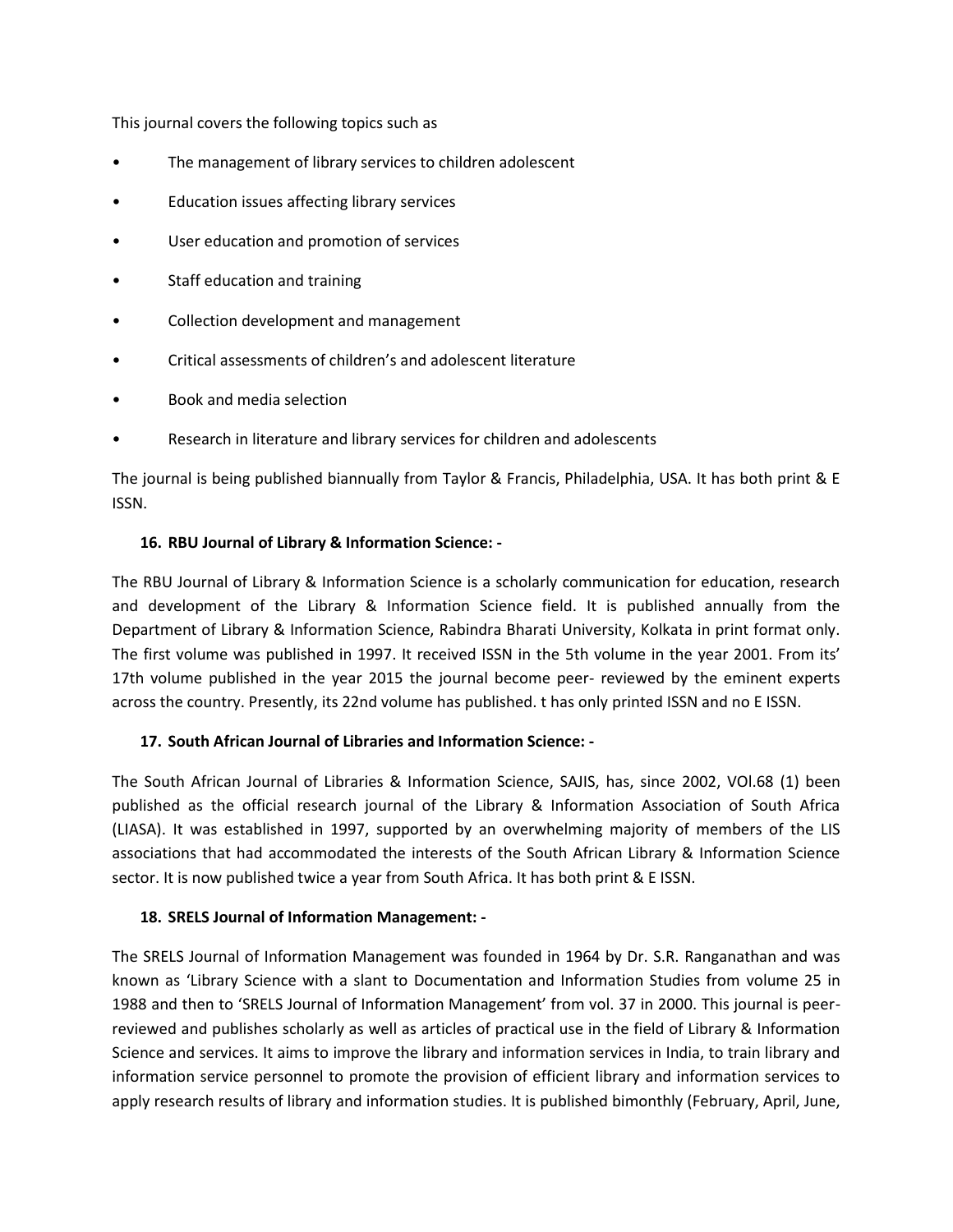August, October and December). It has completed 50 years in 2013. This journal is being published from Informatics Publishing Limited, Bangalore. It has both print and E ISSN.

#### **19. Virginia Libraries: -**

Virginia Libraries is an open access journal published by the Virginia Library Association featuring insights and best practices from libraries in Virginia. The goals of the journal are to further research in all areas of library and information services, communicate best practices and explore trends and issues of interest to the library profession. It seeks to publish content of interest to all type of libraries. It includes peer-reviewed articles and considers submissions that report on research studies or scholarly research, describe innovative initiatives and effective practices, examine a focused scenario in an applied context and with a training or educational purpose (case studies), or discuss trends or issues. This journal also considers proposals for themed columns. It has no print ISSN and no E ISSN. This is published online as a continuous volume and issue through the year.

#### **20. World Digital Libraries: An International Journal: -**

World Digital Libraries is an international peer-reviewed biannual journal. It seeks quality research papers that present original theoretical approaches. It also seeks experimental case studies related to digital library developments, maintenance and dissemination of digital information focusing on research and integration of knowledge at the interface of resources and developments.

#### **Informetric Analysis: -**

| SI. No.        | Name of the Journal                                                     | <b>Frequency</b> |
|----------------|-------------------------------------------------------------------------|------------------|
| 1              | <b>Art Libraries Journal</b>                                            | Quarterly        |
| $\overline{2}$ | <b>Brahmavidya: The Adyar Library Bulletin</b>                          | Quarterly        |
| 3              | <b>Catholic Library World</b>                                           | Thrice in a year |
| 4              | Citaliste: The Scientific Journal on Theory & Practice of Librarianship | Semi Annual      |
| 5              | <b>College Libraries</b>                                                | Quarterly        |
| 6              | <b>Georgia Library Quarterly</b>                                        | Quarterly        |
| 7              | <b>IASLIC Bulletin</b>                                                  | Quarterly        |
| 8              | <b>International Journal of Information Retrieval Research (IJIRR)</b>  | Quarterly        |
| 9              | Journal of Indian Library Association (JILA)                            | Quarterly        |
| 10             | Journal of Library and Information Studies; National Taiwan University  | Twice a year     |
| 11             | Journal of the Canadian Health Libraries Association                    | Tri annual       |
| 12             | Journal of University Librarians Association of Sri Lanka               | <b>Biannual</b>  |
| 13             | <b>Knowledge Quest</b>                                                  | Bimonthly        |
| 14             | <b>Library Herald</b>                                                   | Quarterly        |
| 15             | New Review of Children's Literature and Librarianship                   | <b>Biannual</b>  |
| 16             | RBU Journal of Library & Information Science                            | Annual           |

#### **Table 1: Frequency Table**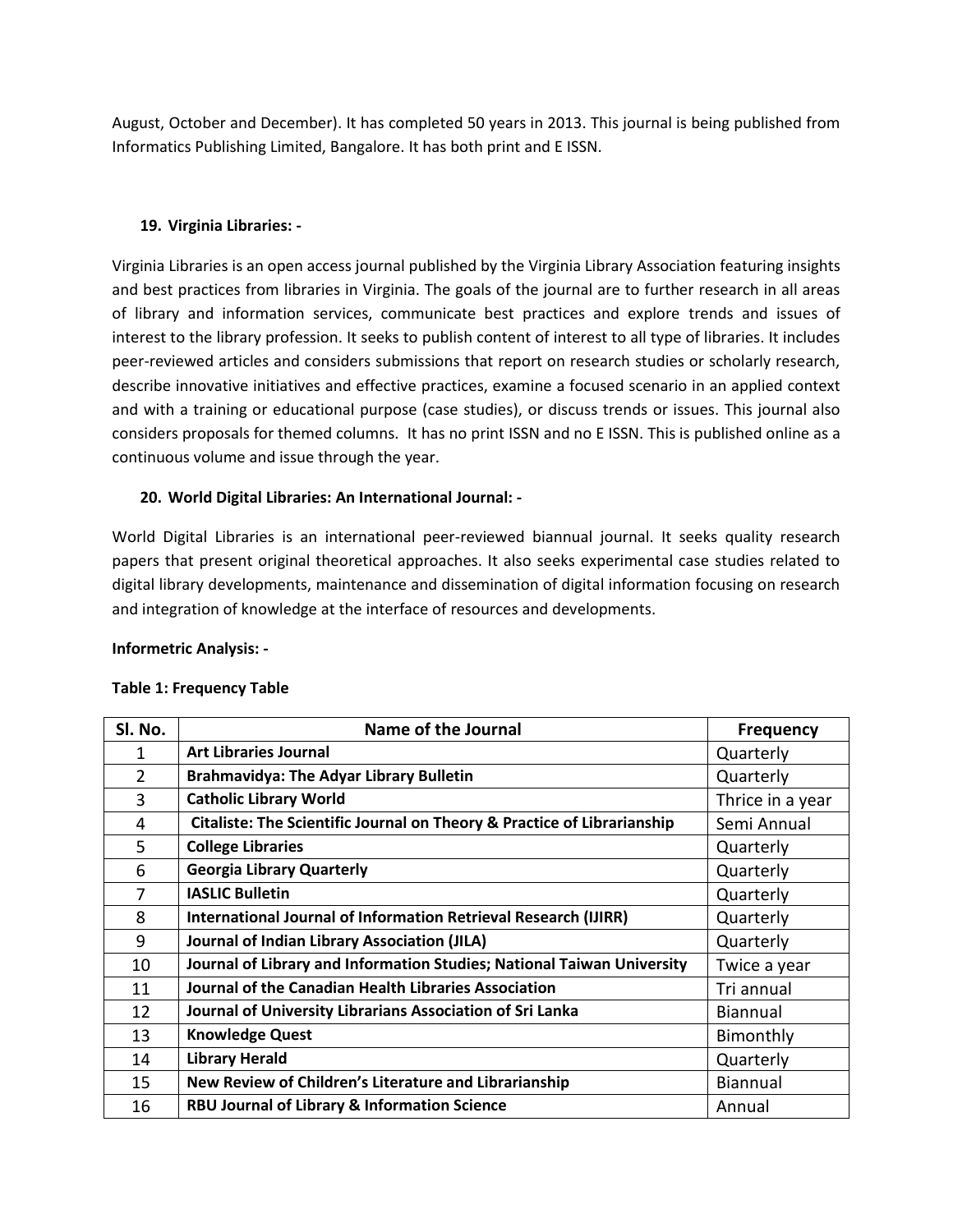| 17 | South African Journal of Libraries and Information Science | Twice a year   |
|----|------------------------------------------------------------|----------------|
| 18 | <b>SRELS Journal of Information Management</b>             | Bimonthly      |
| 19 | <b>Virginia Libraries</b>                                  | Throughout the |
|    |                                                            | vear           |
| 20 | World Digital Libraries: An International Journal          | Biannual       |



**Figure-1:** Distribution of journals according to frequency

From this Table 1, it is observed that different journals publish with different frequencies. Most of the journals are being published with frequency quarterly (08) followed by biannual (03). There are two journals whose frequencies are bimonthly and twice a year. There are five journals with frequency triannual, thrice in year, semi-annual, annual and throughout the year.

| <b>Serial</b><br><b>Number</b><br>of the<br>Journal | <b>Publisher</b>                                                                      | <b>Place of Publication</b> |
|-----------------------------------------------------|---------------------------------------------------------------------------------------|-----------------------------|
| 01                                                  | Art Libraries Society, Cambridge University Press                                     | UK & Ireland                |
| 02                                                  | Adyar Library & Research Centre                                                       | Madras, India               |
| 03                                                  | <b>Catholic Library Association</b>                                                   | Rome, Italy                 |
| 04                                                  | The City Library of Panevo and Faculty of<br>Philosophy of the University of Novi Sad | Serbia                      |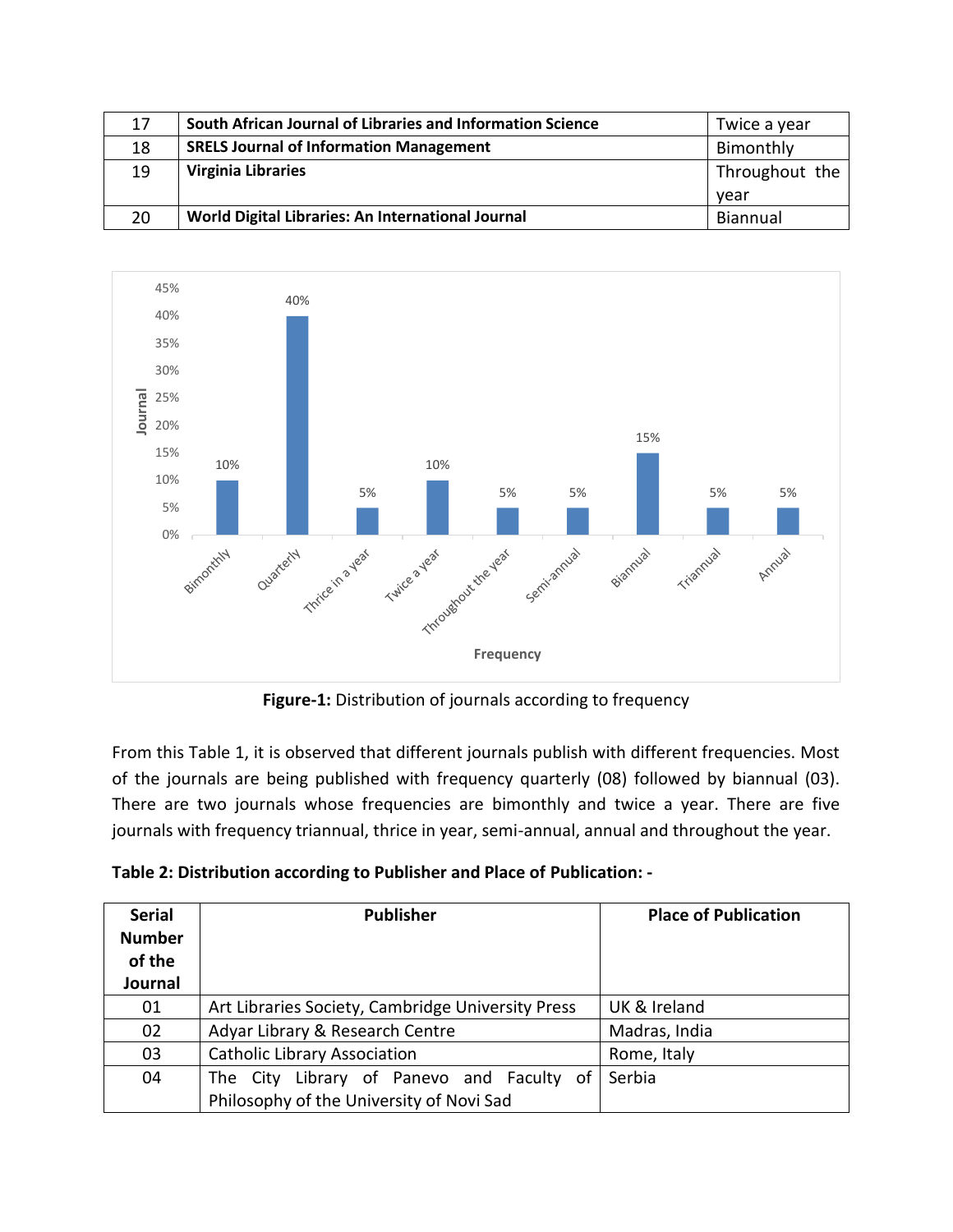| 05 | West Bengal College Librarians' Association        | Kolkata, West Bengal |  |
|----|----------------------------------------------------|----------------------|--|
| 06 | Georgia Library Association                        | Georgia              |  |
| 07 | &<br>Special<br>Libraries<br>Indian Association of | Kolkata, West Bengal |  |
|    | <b>Information Centres</b>                         |                      |  |
| 08 | <b>IGI Global</b>                                  | <b>UK</b>            |  |
| 09 | Indian Library Association                         | New Delhi, India     |  |
| 10 | Department of Library & Information Science,       | Taiwan, China        |  |
|    | <b>National Taiwan University</b>                  |                      |  |
| 11 | <b>Canadian Health Libraries Association</b>       | Canada               |  |
| 12 | University Librarians Association of Sri Lanka     | Sri Lanka            |  |
| 13 | American Association of School Librarians          | <b>USA</b>           |  |
| 14 | Delhi Library Association                          | New Delhi            |  |
| 15 | Taylor & Francis                                   | Philadelphia, USA    |  |
| 16 | Department of Library & Information Science,       | Kolkata, West Bengal |  |
|    | Rabindra Bharati University                        |                      |  |
| 17 | Library & Information Association of South Africa  | South Africa         |  |
| 18 | <b>Informatics Publishing Limited</b>              | <b>Bangalore</b>     |  |
| 19 | Virginia Library Association                       | Virginia, USA        |  |
| 20 | <b>TERI Press</b>                                  | New Delhi            |  |

Different journals are being published from different places of the world. From this Table, it is found that there are 10 journals which are being published from different parts of the world outside from India. They are USA, South Africa, Serbia, Taiwan, Sri Lanka, UK, Italy, Georgia etc. There are also 10 other journals which are being published from different places of India also. These places are Kolkata, New Delhi etc.

## **Table 3: Topic wise Distribution: -**

| <b>Serial</b><br><b>Number</b> | <b>Topics to be Covered</b>                                                           |  |
|--------------------------------|---------------------------------------------------------------------------------------|--|
|                                |                                                                                       |  |
| the<br>οf                      |                                                                                       |  |
| Journal                        |                                                                                       |  |
| 1                              | Covers the role of art libraries today from the impact on art documentation of a      |  |
|                                | changing research environment, the internet and digital technologies, to themed       |  |
|                                | issues about artists, books, ephemera and online repositories.                        |  |
| $\mathcal{P}$                  | Presents studies on Religion, Philosophy and various aspects of Sanskrit and other    |  |
|                                | oriental literature as well as ancient text and translations by the Adyar Library and |  |
|                                | Research Centre. It aims to promote understanding among peoples of the world          |  |
|                                | through knowledge of the higher aspects of their respective cultures.                 |  |
| 3                              | The Catholic Library World includes articles that are relevant and authoritative,     |  |
|                                | practical with real world examples, written by experts professionally supportive and  |  |
|                                | peer reviewed.                                                                        |  |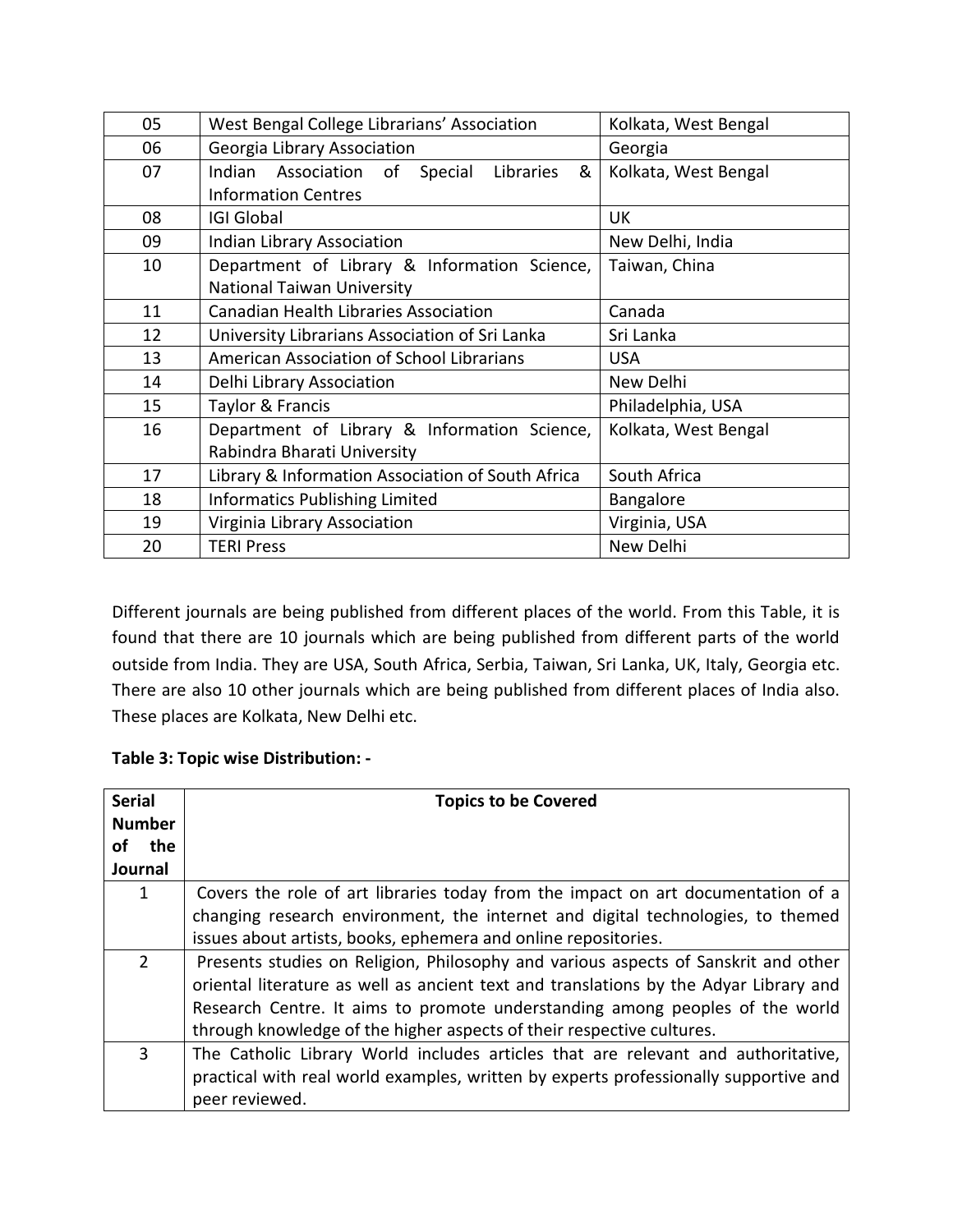| This journal is dedicated for development and fostering scientific researches in the<br>$\overline{4}$<br>areas such as library history, cultural, communicational and educational functions of<br>librarianship, sociology of the book and reading, information literacy, knowledge<br>organization, bibliography, library management and management of library<br>information system as well as information and media technologies in the context of<br>development of libraries. This journal makes efforts to contribute for strengthening<br>librarianship as a Science in Serbia. This journal publishes original scientific papers,<br>articles on scientific and professional meetings as well as peer reviews of new and<br>recently published books and periodicals related to Library & Information Science.<br>5<br>The College Libraries is a peer reviewed quarterly journal of West Bengal College<br>Librarians' Association inviting papers from library and information science<br>professionals on research or practical experience in the field or case study.<br>6<br>It primarily features news and information of interest to Georgia librarians, but<br>articles of state wide or general interest in the field of librarianship are also<br>considered for inclusion.<br>The IASLIC Bulletin, a peer-reviewed journal, is an official organ of the Indian<br>$\overline{7}$<br>Association of Special Libraries & Information Centres and is devoted to the<br>advancement and dissemination of the fundamental and applied knowledge of<br>Library & Information Science in an accessible form to professional colleagues who<br>have a common interest in the field in this country and abroad.<br>The International Journal of Information Retrieval Research publishes original,<br>8 |  |
|--------------------------------------------------------------------------------------------------------------------------------------------------------------------------------------------------------------------------------------------------------------------------------------------------------------------------------------------------------------------------------------------------------------------------------------------------------------------------------------------------------------------------------------------------------------------------------------------------------------------------------------------------------------------------------------------------------------------------------------------------------------------------------------------------------------------------------------------------------------------------------------------------------------------------------------------------------------------------------------------------------------------------------------------------------------------------------------------------------------------------------------------------------------------------------------------------------------------------------------------------------------------------------------------------------------------------------------------------------------------------------------------------------------------------------------------------------------------------------------------------------------------------------------------------------------------------------------------------------------------------------------------------------------------------------------------------------------------------------------------------------------------------------------------------------------------|--|
|                                                                                                                                                                                                                                                                                                                                                                                                                                                                                                                                                                                                                                                                                                                                                                                                                                                                                                                                                                                                                                                                                                                                                                                                                                                                                                                                                                                                                                                                                                                                                                                                                                                                                                                                                                                                                    |  |
|                                                                                                                                                                                                                                                                                                                                                                                                                                                                                                                                                                                                                                                                                                                                                                                                                                                                                                                                                                                                                                                                                                                                                                                                                                                                                                                                                                                                                                                                                                                                                                                                                                                                                                                                                                                                                    |  |
|                                                                                                                                                                                                                                                                                                                                                                                                                                                                                                                                                                                                                                                                                                                                                                                                                                                                                                                                                                                                                                                                                                                                                                                                                                                                                                                                                                                                                                                                                                                                                                                                                                                                                                                                                                                                                    |  |
|                                                                                                                                                                                                                                                                                                                                                                                                                                                                                                                                                                                                                                                                                                                                                                                                                                                                                                                                                                                                                                                                                                                                                                                                                                                                                                                                                                                                                                                                                                                                                                                                                                                                                                                                                                                                                    |  |
| innovative and creative research in the retrieval of information. Its coverage are<br>advanced software development related information retrieval issues, classification,<br>clustering approach, content and context awareness, filtering system, index<br>techniques, information mining, information retrieval in cloud computing issues,<br>knowledge mining, link analysis, machine learning on documents, metadata and XML<br>retrieval, mobile computing, multimedia retrieval, query languages and optimization<br>retrieval architecture, retrieval strategies, system evaluation, search algorithms,<br>search engine, text mining, web mining, taxonomy theory and applications etc.                                                                                                                                                                                                                                                                                                                                                                                                                                                                                                                                                                                                                                                                                                                                                                                                                                                                                                                                                                                                                                                                                                                    |  |
| 9<br>This journal covers all different aspects of Library & Information Science.                                                                                                                                                                                                                                                                                                                                                                                                                                                                                                                                                                                                                                                                                                                                                                                                                                                                                                                                                                                                                                                                                                                                                                                                                                                                                                                                                                                                                                                                                                                                                                                                                                                                                                                                   |  |
| 10<br>As a research-oriented journal, JLIS publishes solid and sound empirical study reports<br>and literature review articles in the areas of library science, information science,<br>computer science, bibliography, documentation, archives, instructional technologies<br>and other related fields.                                                                                                                                                                                                                                                                                                                                                                                                                                                                                                                                                                                                                                                                                                                                                                                                                                                                                                                                                                                                                                                                                                                                                                                                                                                                                                                                                                                                                                                                                                           |  |
| Racial injustice and topics of equity, diversity and inclusion pertaining to<br>11<br>health sciences librarianship.<br>Health information and library services<br>Health system integration, health information networks etc.<br>Consumer health information services<br>Provincial health information networks-role of librarians, role of customer<br>health information<br>Evidence-based medicine/practice, evidence- based librarianship<br>New and changing roles of librarians, digital libraries, intranet information                                                                                                                                                                                                                                                                                                                                                                                                                                                                                                                                                                                                                                                                                                                                                                                                                                                                                                                                                                                                                                                                                                                                                                                                                                                                                    |  |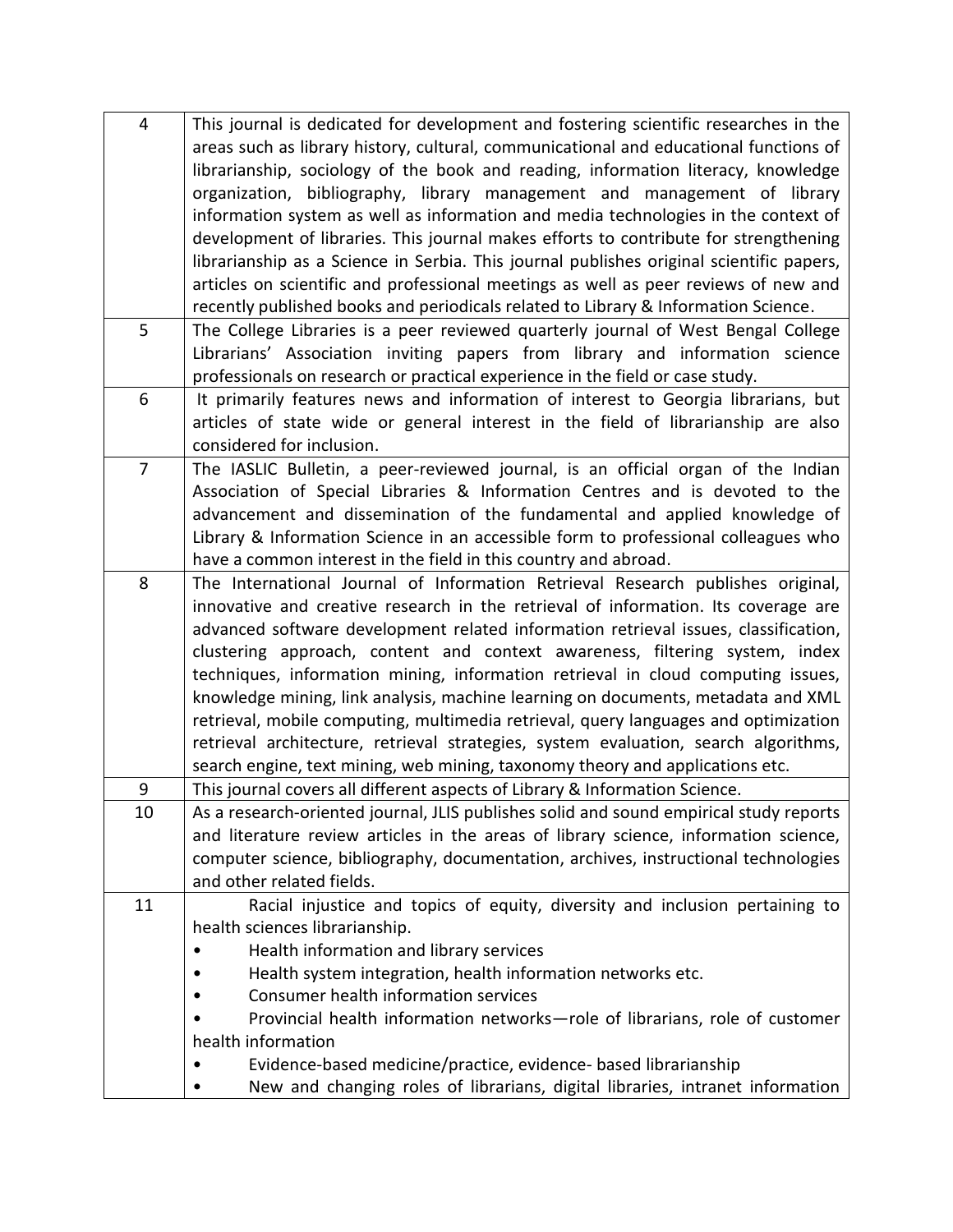|    | delivery                                                                                |  |  |
|----|-----------------------------------------------------------------------------------------|--|--|
|    | Distance services                                                                       |  |  |
|    | Library management, consortia, partnerships, collaboration with other                   |  |  |
|    | sectors                                                                                 |  |  |
|    | Databases, apps and other information products                                          |  |  |
|    | Accreditation, management and mentoring education (continuing education,                |  |  |
|    | health sciences, curricula of library schools etc.)                                     |  |  |
|    | Grants (identifying, writing and obtaining)                                             |  |  |
|    | Working in remote and rural environments                                                |  |  |
|    | Emerging technologies and social media as they pertain to library                       |  |  |
|    | Health literacy                                                                         |  |  |
| 12 | The Journal of University Librarians Association provides a forum for the publication   |  |  |
|    | of research and development done by University Library professionals and opens the      |  |  |
|    | doorways to explore the current topics related specifically to University library       |  |  |
|    | profession.                                                                             |  |  |
| 13 | Knowledge Quest is devoted to offer substantive information to assist building-level    |  |  |
|    | school librarians, supervisors, library educators and other decision makers concerned   |  |  |
|    | with the developments of school libraries and school library services. Articles address |  |  |
|    | the integration of theory and practice in school librarianship and new developments     |  |  |
|    | in education, learning theory and relevant disciplines.                                 |  |  |
| 14 | The Library Herald publishes peer- reviewed original contributions in the field of      |  |  |
|    | Library & Information Science. It also incorporates research reports and includes       |  |  |
|    | reviews of important Indian and foreign publications.                                   |  |  |
| 15 | This journal covers the following topics such as                                        |  |  |
|    | The management of library services to children adolescent<br>٠                          |  |  |
|    | Education issues affecting library services                                             |  |  |
|    | User education and promotion of services                                                |  |  |
|    | Staff education and training                                                            |  |  |
|    | Collection development and management                                                   |  |  |
|    | Critical assessments of children's and adolescent literature                            |  |  |
|    | Book and media selection                                                                |  |  |
|    | Research in literature and library services for children and adolescents                |  |  |
| 16 | The RBU Journal of Library & Information Science is a scholarly communication for       |  |  |
|    | education, research and development of the Library & Information Science field.         |  |  |
| 17 | It was established in 1997, supported by an overwhelming majority of members of         |  |  |
|    | the LIS associations that had accommodated the interests of the South African           |  |  |
|    | Library & Information Science sector.                                                   |  |  |
| 18 | This journal is peer-reviewed and publishes scholarly as well as articles of practical  |  |  |
|    | use in the field of Library & Information Science and services. It aims to improve the  |  |  |
|    | library and information services in India, to train library and information service     |  |  |
|    | personnel to promote the provision of efficient library and information services to     |  |  |
|    | apply research results of library and information studies.                              |  |  |
| 19 | Virginia Libraries is an open access journal published by the Virginia Library          |  |  |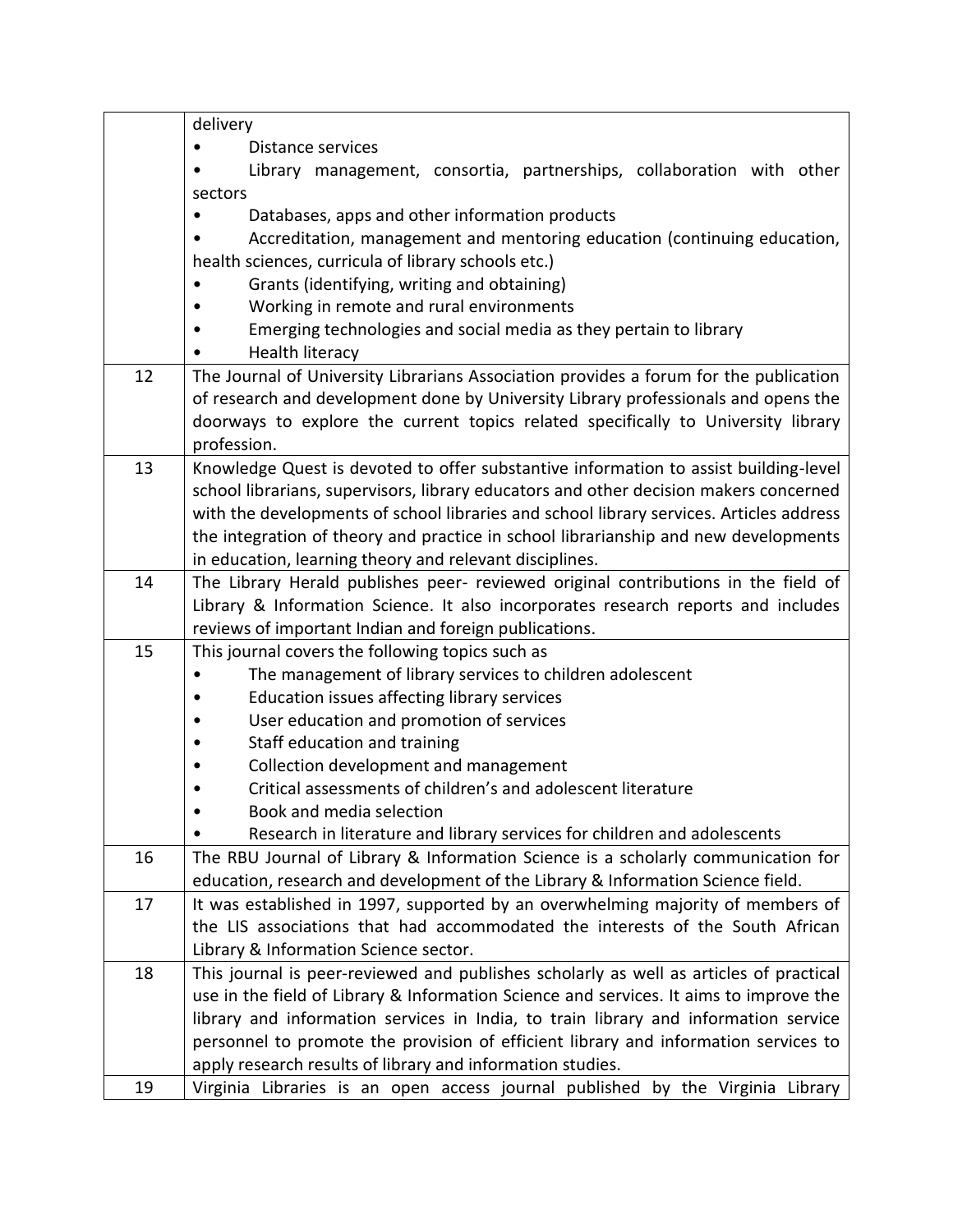|    | Association featuring insights and best practices from libraries in Virginia. The goals<br>of the journal are to further research in all areas of library and information services,<br>communicate best practices and explore trends and issues of interest to the library<br>profession. It seeks to publish content of interest to all type of libraries. It includes<br>peer-reviewed articles and considers submissions that report on research studies or<br>scholarly research, describe innovative initiatives and effective practices, examine a<br>focused scenario in an applied context and with a training or educational purpose<br>(case studies), or discuss trends or issues. This journal also considers proposals for<br>themed columns. |
|----|------------------------------------------------------------------------------------------------------------------------------------------------------------------------------------------------------------------------------------------------------------------------------------------------------------------------------------------------------------------------------------------------------------------------------------------------------------------------------------------------------------------------------------------------------------------------------------------------------------------------------------------------------------------------------------------------------------------------------------------------------------|
| 20 | It seeks quality research papers that present original theoretical approaches. It also<br>seeks experimental case studies related to digital library developments, maintenance<br>and dissemination of digital information focusing on research and integration of<br>knowledge at the interface of resources and developments.                                                                                                                                                                                                                                                                                                                                                                                                                            |

This Table shows that different journals cover different topics of the subject Library & Information Science. Almost all relevant topics of Library & Information Science discipline such as library management, information management, knowledge management, information retrieval, informetrics, scientometrics, academic library system, information literacy, health information system, application of Information & Communication Technology in LIS sector and other practical experiences in LIS field.

| <b>Serial Number of the Journal</b> | <b>Different Important Databases</b>              |  |
|-------------------------------------|---------------------------------------------------|--|
|                                     | NА                                                |  |
| 2                                   | <b>NA</b>                                         |  |
| 3                                   | NА                                                |  |
| 4                                   | NА                                                |  |
| 5                                   | <b>NA</b>                                         |  |
| 6                                   | NА                                                |  |
| 7                                   | IASLIC Bulletin is abstracted and indexed in      |  |
|                                     | Indian Science Abstracts; Guide to Indian         |  |
|                                     | Periodical Literature; Library & Information      |  |
|                                     | Science Abstract; INSPEC.                         |  |
| 8                                   | It is indexed in Web of Science, INSPEC and       |  |
|                                     | more 17 indices.                                  |  |
| 9                                   | <b>NA</b>                                         |  |
| 10                                  | It is currently indexed in the following Indexing |  |
|                                     | services and content aggregators: -               |  |
|                                     | Scopus                                            |  |
|                                     | Web of Science                                    |  |
|                                     | Directory of Open Access Journals                 |  |

**Table 4: Distribution by Some Bibliographic and Citation Databases: -**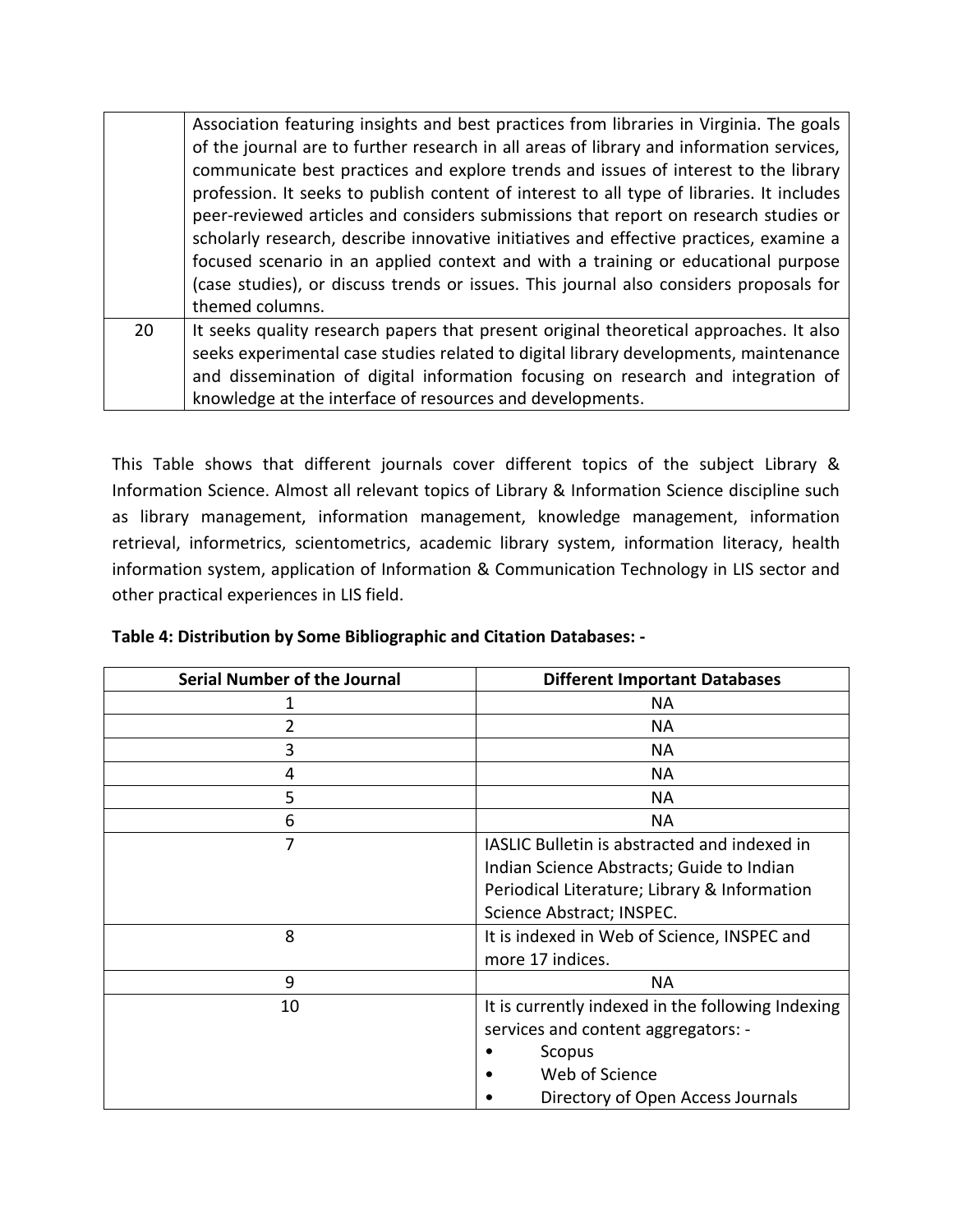|    | Library, Information Science &                |  |
|----|-----------------------------------------------|--|
|    | <b>Technology Abstracts (LISTA)</b>           |  |
|    | National Taiwan University Journal            |  |
|    | Database                                      |  |
|    | Taiwan Citation Index - Humanities            |  |
|    | and Social Sciences                           |  |
|    | Index to Taiwan Periodical Literature         |  |
|    | System (in Chinese)                           |  |
|    | <b>Chinese Electronic Periodicals Service</b> |  |
|    | (CEPS)                                        |  |
|    | HyRead (In Chinese)                           |  |
| 11 | <b>NA</b>                                     |  |
| 12 | It is now indexed in EBSCO and LISA.          |  |
| 13 | <b>NA</b>                                     |  |
| 14 | <b>NA</b>                                     |  |
| 15 | NA                                            |  |
| 16 | <b>NA</b>                                     |  |
| 17 | <b>NA</b>                                     |  |
| 18 | <b>NA</b>                                     |  |
| 19 | <b>NA</b>                                     |  |
| 20 | <b>NA</b>                                     |  |

Note: NA means not applicable.

Among these journals only four journals are indexed in many databases such as LISA, Web of Science, INSPEC, EBSCO, SCOPUS, DOAJ, LISTA, CEPS ETC. The other journals are not indexed any such databases.

## **Table 5: Distribution of Journals according to the ISSN Number: -**

| SI.            | Journal                                                     | <b>Print ISSN</b> | <b>Electronic</b>  |
|----------------|-------------------------------------------------------------|-------------------|--------------------|
| No.            |                                                             | <b>Number</b>     | <b>ISSN Number</b> |
| 1              | <b>Art Libraries Journal</b>                                | <b>YES</b>        | <b>YES</b>         |
| 2              | <b>Brahmavidya: The Adyar Library Bulletin</b>              | <b>YES</b>        | NO.                |
| $\overline{3}$ | <b>Catholic Library World</b>                               | <b>YES</b>        | NO.                |
| 4              | Citaliste: The Scientific Journal on Theory & Practice of   | <b>YES</b>        | NO                 |
|                | Librarianship                                               |                   |                    |
| 5              | <b>College Libraries</b>                                    | <b>YES</b>        | NO.                |
| 6              | <b>Georgia Library Quarterly</b>                            | <b>YES</b>        | NO                 |
| 7              | <b>IASLIC Bulletin</b>                                      | <b>YES</b>        | NO.                |
| 8              | International Journal of Information Retrieval Research     | <b>YES</b>        | <b>YES</b>         |
|                | (IJIRR)                                                     |                   |                    |
| 9              | Journal of Indian Library Association (JILA)                | <b>YES</b>        | <b>YES</b>         |
| 10             | Journal of Library and Information Studies; National Taiwan | <b>YES</b>        | <b>NO</b>          |
|                | <b>University</b>                                           |                   |                    |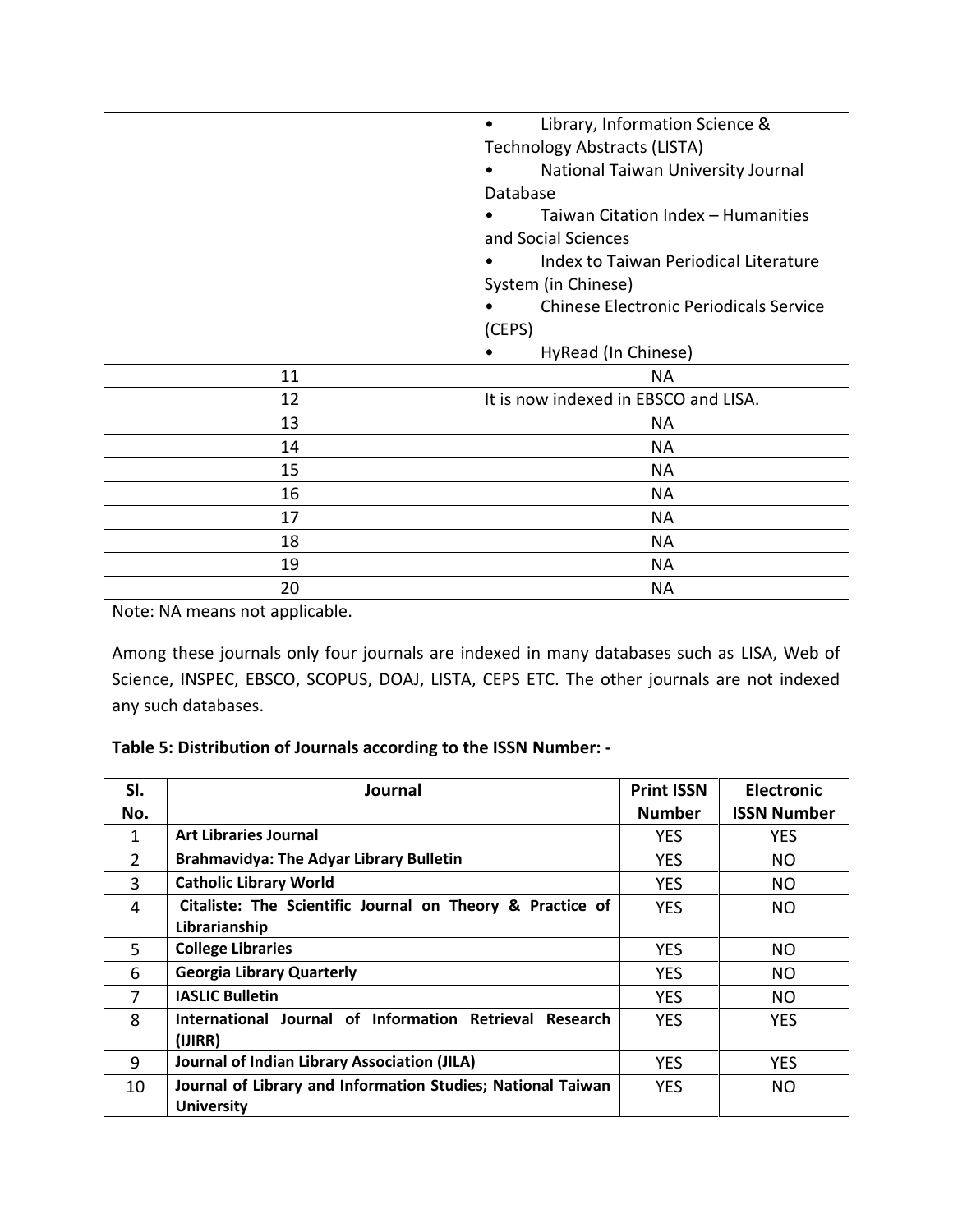| 11 | Journal of the Canadian Health Libraries Association       | <b>YES</b> | NO.        |
|----|------------------------------------------------------------|------------|------------|
| 12 | Journal of University Librarians Association of Sri Lanka  | <b>YES</b> | <b>NO</b>  |
| 13 | <b>Knowledge Quest</b>                                     | <b>YES</b> | NO         |
| 14 | <b>Library Herald</b>                                      | <b>YES</b> | <b>YES</b> |
| 15 | New Review of Children's Literature and Librarianship      | <b>YES</b> | <b>YES</b> |
| 16 | RBU Journal of Library & Information Science               | <b>YES</b> | NO         |
| 17 | South African Journal of Libraries and Information Science | <b>YES</b> | <b>YES</b> |
| 18 | <b>SRELS Journal of Information Management</b>             | <b>YES</b> | <b>YES</b> |
| 19 | <b>Virginia Libraries</b>                                  | NO         | <b>YES</b> |
| 20 | World Digital Libraries: An International Journal          | YES        | <b>YES</b> |



**Figure-2:** Distribution of Journal according to Print ISSN and E-ISSN

There are 19 journals which contain print ISSN and only one journal (Virginia Libraries) which does not contain no print ISSN. There are eight journals which contain both print as well as electronic ISSN. There are eleven journals which contain print ISSN and no electronic ISSN.

**Conclusion: -** The UGC-CARE journals on Library & Information Science subject are the bench mark for calculating the Academic Performance Indicators while new recruitment and promotion under Career Advancement Scheme of LIS professionals in higher education sectors under UGC regulations. This paper covers all relevant aspects of UGC CARE journals in LIS field. Scholars may be benefitted through this paper and they can send their research articles according to their choices.

**References: -**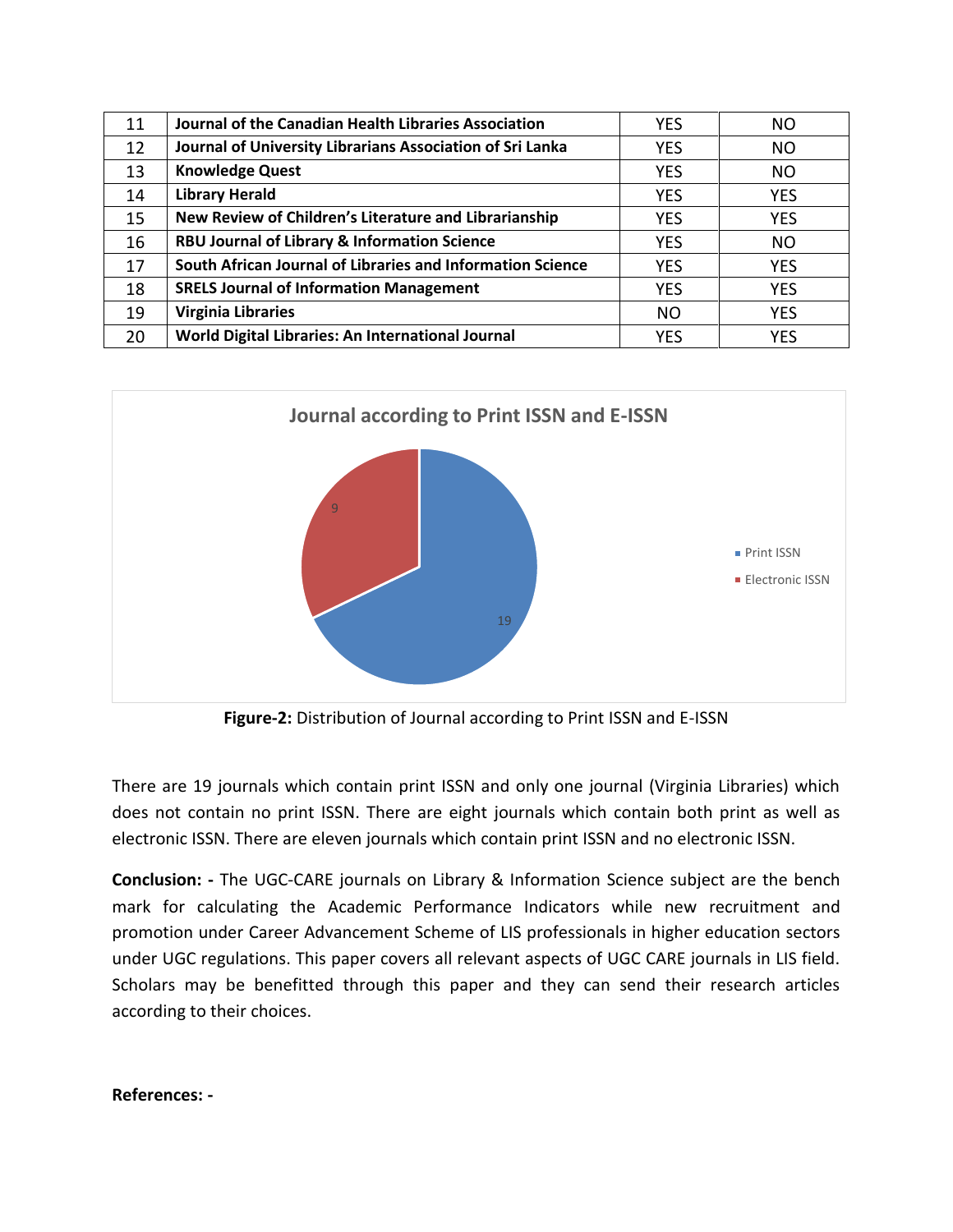About the Journal: Journal of Library & Information Studies. Retrieved May 13, 2022, from **<https://ojs.lib.ntu.edu.tw/ojs/index.php/JLIS/about>**

Art Libraries Journal. Retrieved May 13, 2022, from **<https://www.cambridge.org/core/journals/art-libraries-journal>** Brahmavidya: the Adyar Library bulletin. Retrieved May 13, 2022, from **<https://www.worldcat.org/title/brahmavidya-the-adyar-library-bulletin/oclc/970000073>**

Catholic Library World. Retrieved May 13, 2022, from **[https://cathla.org/Main/About/Catholic\\_Library\\_World.aspx](https://cathla.org/Main/About/Catholic_Library_World.aspx)**

Deakin University / All Locations. Retrieved May 13, 2022, from **<https://library.deakin.edu.au/record=b2997269>**

Georgia Library Quarterly. Retrieved May 13, 2022, from **<https://gla.georgialibraries.org/georgia-library-quarterly/>**

**<http://www.iaslic1955.org.in/Default.aspx?PageId=111>**

International Journal of Information Retrieval Research (IJIRR). Retrieved May 13, 2022, from **[https://www.igi-global.com/journal/international-journal-information-retrieval](https://www.igi-global.com/journal/international-journal-information-retrieval-research/1178)[research/1178](https://www.igi-global.com/journal/international-journal-information-retrieval-research/1178)**

Journal of Indian Library Association. Retrieved May 13, 2022, from **<https://www.ilaindia.net/jila/index.php/jila>**

Journal of the Canadian Health Libraries Association / Journal de l'Association des bibliothèques de la santé du Canada. Retrieved May 13, 2022, from **<https://journals.library.ualberta.ca/jchla/index.php/jchla>**

Journal of the University Librarians Association of Sri Lanka. Retrieved May 13, 2022, from **<https://jula.sljol.info/>**

Knowledge Quest. Retrieved May 13, 2022, from **<https://knowledgequest.aasl.org/>** Library herald DLA: Delhi University: New Delhi. Retrieved May 13, 2022, from **<https://www.libraryherald.dlaindia.in/>**

LIS Journals UGC Care List 2021. Retrieved May 13, 2022, from **<http://www.lislinks.com/forum/topics/ugc-care-list-journals-2021>**